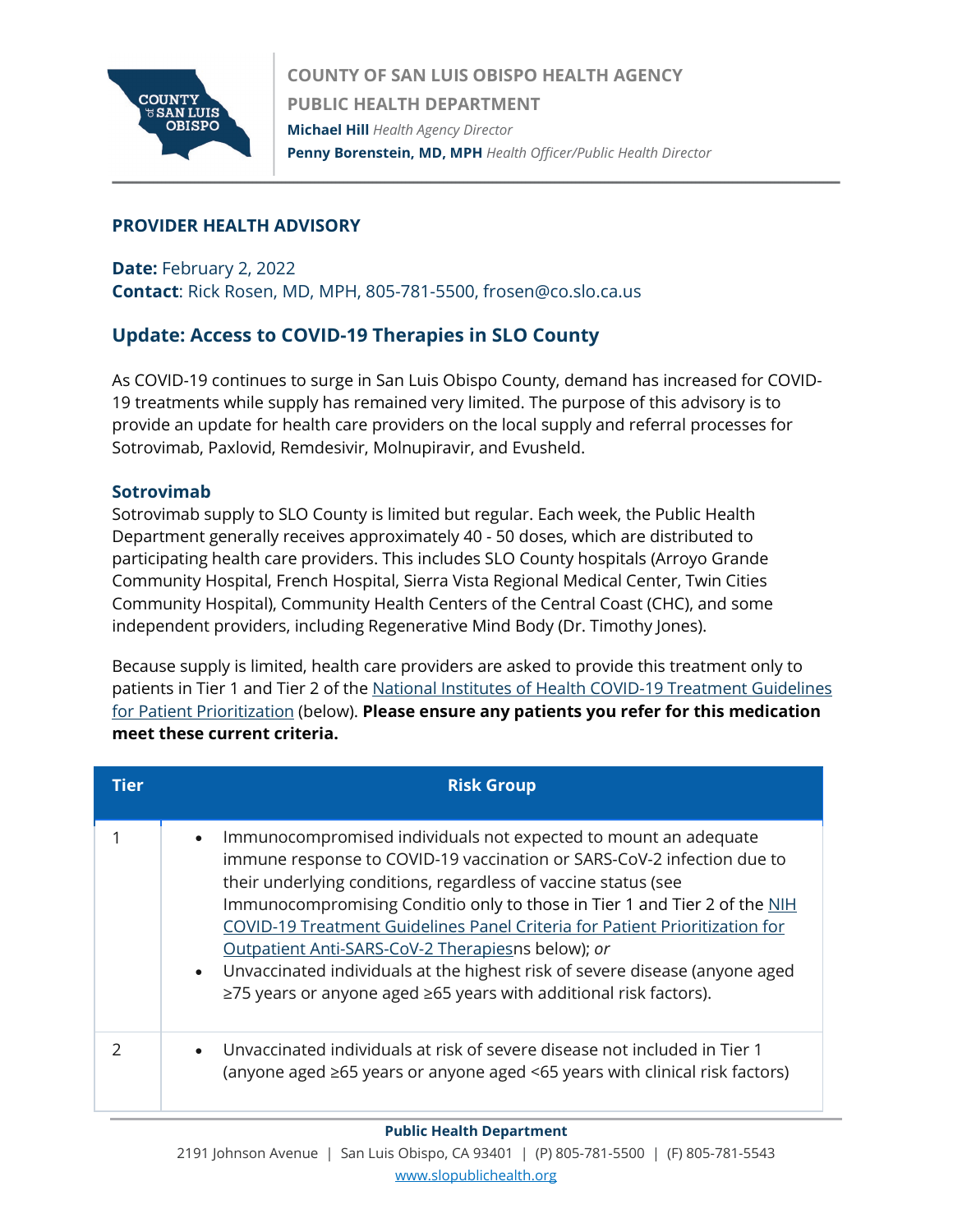Unfortunately, the large number of active cases and very limited supply of medication means even patients in these tiers may not be able to receive this medication immediately.

For more information, see the FDA Fact Sheet for Health Care Providers for Sotrovimab: [www.fda.gov/media/149534/download](http://www.fda.gov/media/149534/download)

#### **Paxlovid**

Paxlovid™ (nirmatrelvir tablets and ritonavir tablets, co-packaged for oral use) is now available in extremely limited quantities in San Luis Obispo County. Several pharmacies are scheduled to receive small shipments (20-40 courses of treatment) from the California Department of Public Health (CDPH). Pharmacists and their staff are expected to review prescriptions for this medication to ensure they are appropriate given the EUA and current criteria.

Given the scarce supply, providers in SLO County are asked to prescribe Paxlovid only to patients in Tier 1 and Tier 2 of the [National Institutes of Health COVID-19 Treatment Guidelines](https://www.covid19treatmentguidelines.nih.gov/therapies/statement-on-patient-prioritization-for-outpatient-therapies/)  [for Patient Prioritization](https://www.covid19treatmentguidelines.nih.gov/therapies/statement-on-patient-prioritization-for-outpatient-therapies/) (see detailed chart above).

A list of all pharmacies that will be receiving Paxlovid shipments is available from CDPH: www.cdph.ca.gov/Programs/CID/DCDC/Pages/COVID-19/Antiviral-Therapeutics.aspx

The US Department of Health and Human Services (HHS) has also created a list of providers and pharmacies receiving shipments of Paxlovid, Molnupiravir, and Evusheld: [https://healthdata.gov/Health/COVID-19-Public-Therapeutic-](https://healthdata.gov/Health/COVID-19-Public-Therapeutic-Locator/rxn6-qnx8/data)Locator/rxn6-qnx8/data

Neither website represents availability, and providers should communicate with local pharmacies that will be receiving these drugs to ensure that supply exists before sending patients to pick up prescriptions.

For more information, see the FDA Fact Sheet for Healthcare Providers for Paxlovid: [www.fda.gov/media/155050/download](http://www.fda.gov/media/155050/download)

#### **Veklury (remdesivir)**

The FDA has recently expanded the EUA for remdesivir to include both adult and pediatric patients with certain health conditions that put them at risk of serious disease. It has also been expanded to allow administration in outpatient settings such as skilled nursing facilities, home healthcare settings and outpatient facilities such as infusion centers.

Providers may order remdesivir directly from the manufacturer; the Public Health Department is not involved in ordering. However, the Public Health Department is available to provide technical assistance to any local providers who wish to begin administering this medication to outpatients.

For more information, see the FDA Fact Sheet for Healthcare Providers for remdesivir: [www.fda.gov/media/137566/download](http://www.fda.gov/media/137566/download)